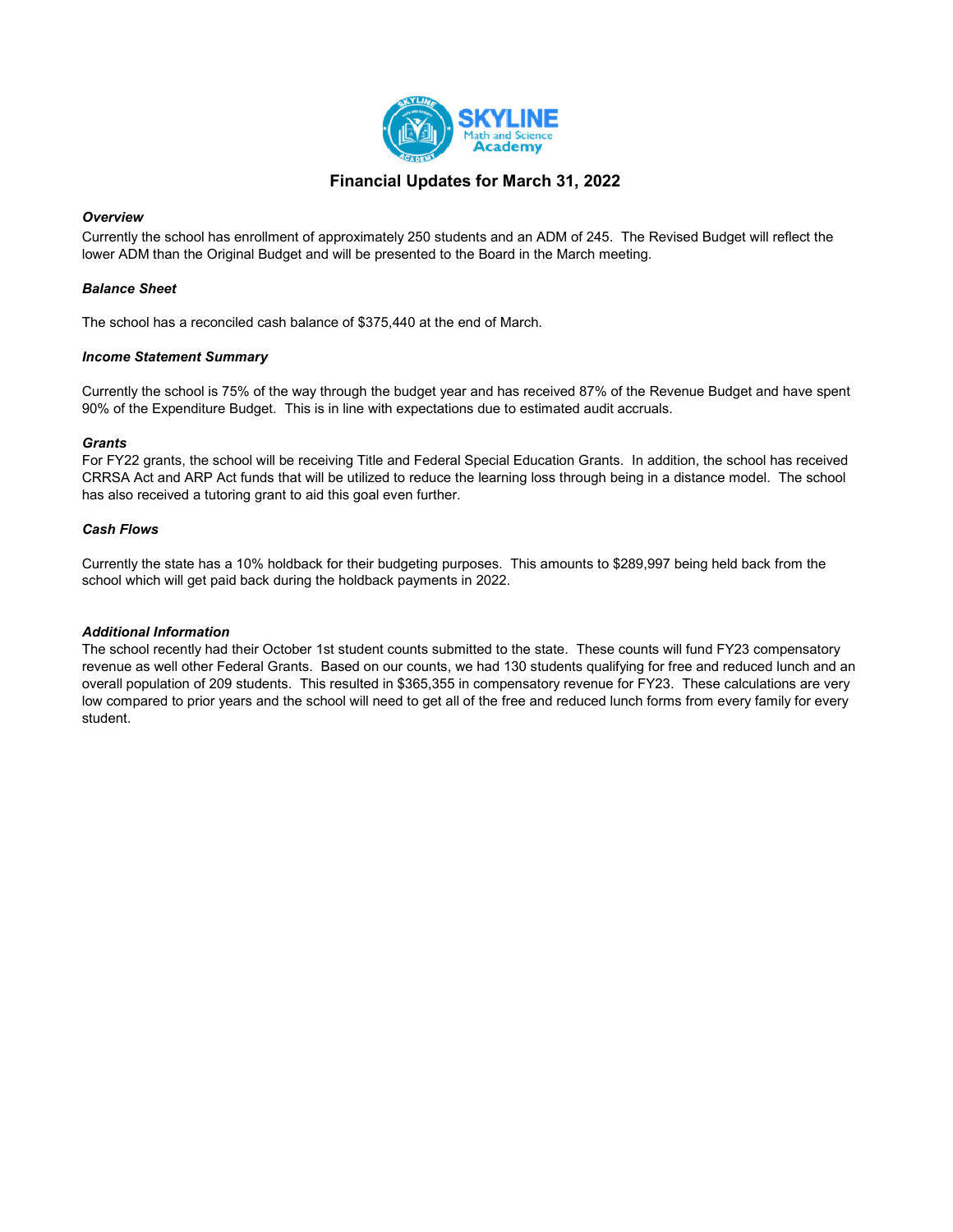

# Skyline Math and Science Academy

Financial Dashboard for: 3/31/2022

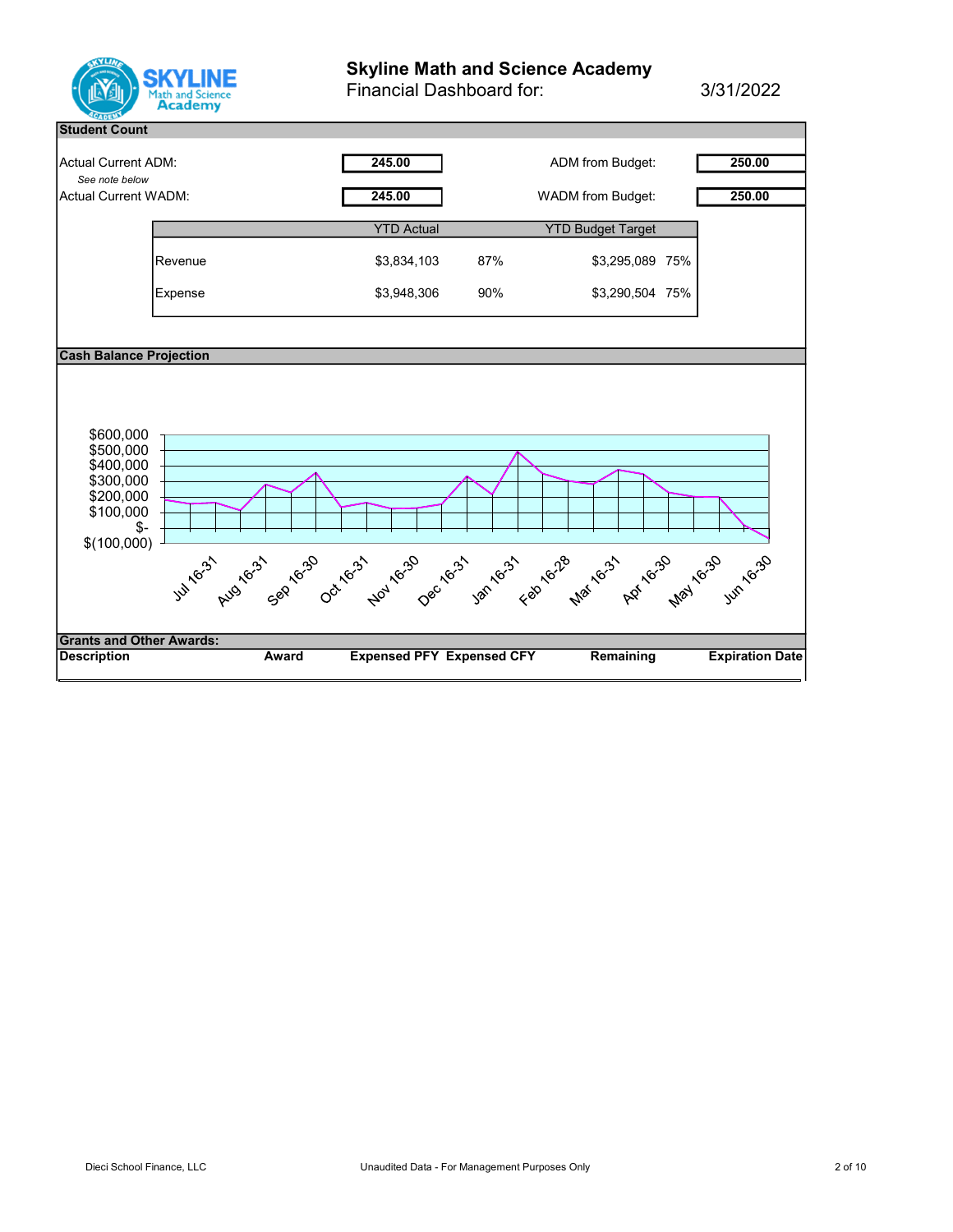

Financial Dashboard for: 3/31/2022

## Financial Ratios:

|                                                                      | YTD Actual          | FY22 Budget             | Desired                            |  |
|----------------------------------------------------------------------|---------------------|-------------------------|------------------------------------|--|
|                                                                      |                     |                         |                                    |  |
| (A) Unrestricted Cash and Investments                                | 375,440             | (69,049)                |                                    |  |
| (B) Total Operating Expenses                                         | 3.948.306           | 4,387,338               |                                    |  |
|                                                                      |                     |                         |                                    |  |
| Cash on Hand Ratio ((A x 365) / B)                                   | 34.71               | (5.74)                  | 45.00                              |  |
|                                                                      |                     |                         |                                    |  |
| (A) Beginning Fund Balance                                           | 240,574             | 240,574                 |                                    |  |
| (B) Revenues                                                         | 3,834,103           | 4,393,451               |                                    |  |
| (C) Expenditures                                                     | (3,948,306)         | (4,387,338)             |                                    |  |
| (D) Ending Fund Balance                                              | 126,370             | 246,687                 |                                    |  |
|                                                                      |                     |                         | 20.0%                              |  |
| Fund Balance as a % of Expenditures (D / -C)                         | 3.2%                | 5.6%                    |                                    |  |
| <b>Upcoming Deadlines:</b>                                           |                     |                         |                                    |  |
|                                                                      |                     |                         |                                    |  |
| Task                                                                 |                     |                         | Due Date                           |  |
|                                                                      |                     |                         |                                    |  |
| All Required Applications to MDE for Title, Special Education, Other |                     |                         | June 30th, 2022<br>June 30th, 2022 |  |
| Apply for Building Lease Aid<br>FY22 Audit                           |                     |                         | December 2022                      |  |
| <b>Prior Year Audited Financials</b>                                 |                     |                         |                                    |  |
|                                                                      | November 30th, 2022 |                         |                                    |  |
| Carry Automobile and Workers Compensation Insurance                  |                     | <b>Ongoing Renewals</b> |                                    |  |
|                                                                      |                     |                         |                                    |  |
|                                                                      |                     |                         |                                    |  |
|                                                                      |                     |                         |                                    |  |
|                                                                      |                     |                         |                                    |  |

These financials were compiled from information supplied by school management. They are unaudited and should be used for management purposes only.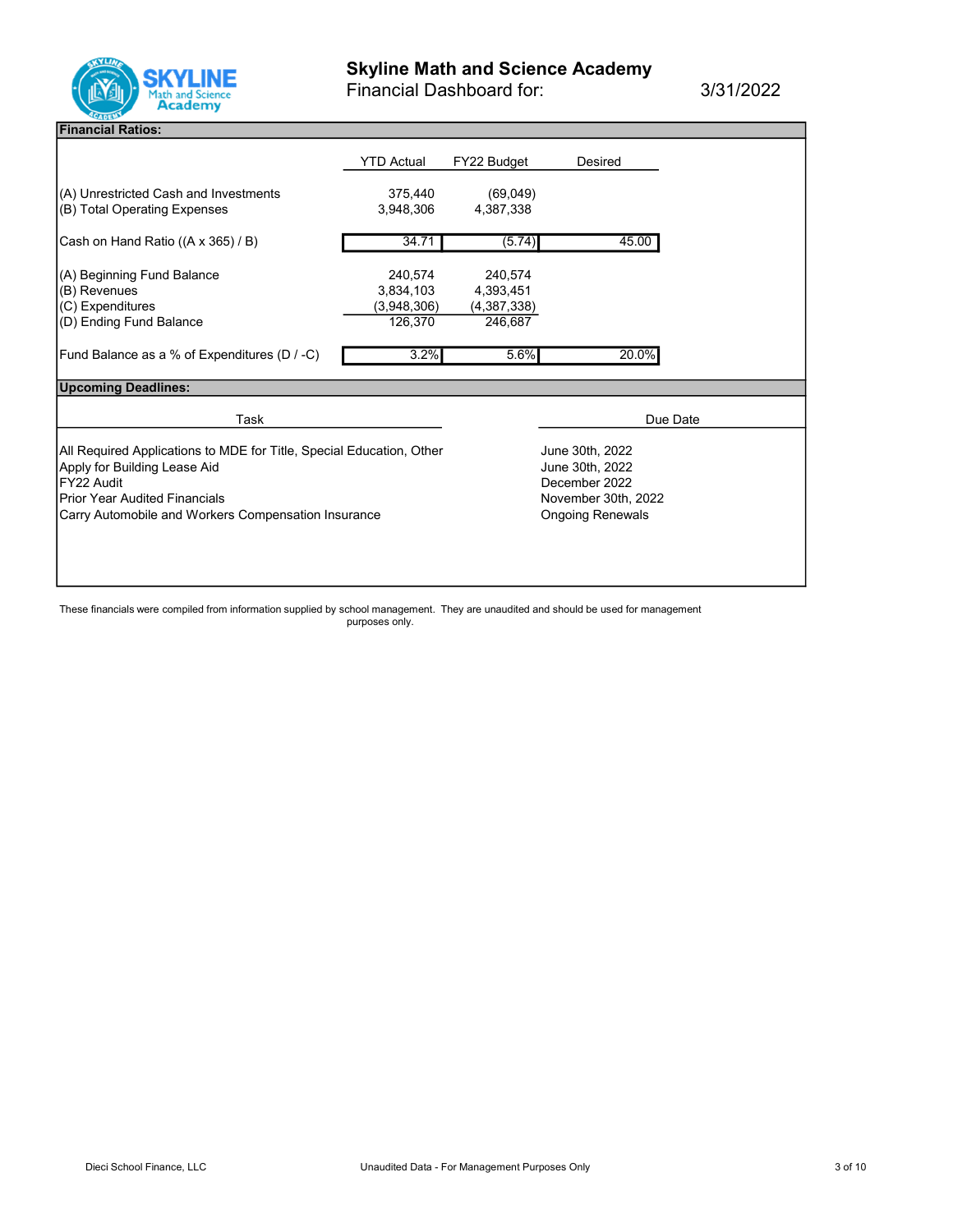## Skyline Math and Science Academy Balance Sheet 3/31/2022

|                                                         | General<br><b>Education</b> | Food<br><b>Services</b> | <b>Fixed</b>                       |              |
|---------------------------------------------------------|-----------------------------|-------------------------|------------------------------------|--------------|
| <b>Descriptions</b>                                     | <b>Fund</b>                 | <b>Fund</b>             | <b>Assets</b>                      | <b>Total</b> |
| <b>Assets</b>                                           |                             |                         |                                    |              |
| <b>Current Assets</b>                                   |                             |                         |                                    |              |
| <b>Checking Account - Western Bank</b>                  | 364,053                     | 11,387                  |                                    | 375,440      |
| Savings Account - Western Bank                          |                             |                         |                                    |              |
| <b>Accounts Receivable</b><br>Due from State            |                             |                         |                                    |              |
|                                                         | 65,197                      |                         |                                    | 65,197       |
| Due from Federal                                        |                             |                         |                                    |              |
| Prepaids                                                | (1, 227)<br>428,023         |                         |                                    | (1, 227)     |
| <b>Total Current Assets</b>                             |                             | 11,387                  |                                    | 439,410      |
| <b>Fixed Assets</b>                                     |                             |                         |                                    |              |
| Equipment                                               |                             |                         | 167,537                            | 167,537      |
| <b>Accumulated Depreciation</b>                         |                             |                         | (70, 823)                          | (70, 823)    |
| <b>Total Non-Current Assets</b>                         |                             |                         | 96,714                             | 96,714       |
| <b>Total Assets</b>                                     | 428,023                     | 11,387                  | 96,714                             | 536,124      |
|                                                         |                             |                         |                                    |              |
| <b>Liabilities &amp; Fund Balance</b>                   |                             |                         |                                    |              |
| <b>Current Liabilities</b>                              |                             |                         |                                    |              |
| <b>Short-Term Debt</b>                                  | 197,500                     |                         |                                    | 197,500      |
| <b>Accounts Payable</b>                                 | 126,248                     |                         |                                    | 126,248      |
| <b>Health Deduction</b>                                 | (15, 951)                   |                         |                                    | (15, 951)    |
| <b>LegalSheild Deduction</b><br><b>Dental Deduction</b> | (1,032)                     |                         |                                    | (1,032)      |
|                                                         | (2,017)                     |                         |                                    | (2,017)      |
| Salaries/FICA Payable<br>Net Pay Payable                | 69<br>91                    |                         |                                    | 69<br>91     |
| Life, LTD, STD Deduction                                | (1,489)                     |                         |                                    | (1,489)      |
| TRA, PERA, Child Support Payable Liability              | 397                         |                         |                                    | 397          |
| Garnishments                                            |                             |                         |                                    |              |
| <b>Total Current Liabilities</b>                        | 303,815                     | ۰                       | $\qquad \qquad \blacksquare$<br>ä, | 303,815      |
|                                                         |                             |                         |                                    |              |
| <b>Fund Balance</b>                                     |                             |                         |                                    |              |
| <b>Investment Fixed Assets</b>                          |                             |                         | 96,714                             | 96,714       |
| Unassigned Fund Balance - 6/30/2021                     | 240,574                     |                         |                                    | 240,574      |
| Nonspendable Fund Balance                               | 9,225                       |                         |                                    | 9,225        |
| <b>Restricted Fund Balance</b>                          |                             |                         |                                    |              |
| Net Income/(Loss) - FY22                                | (125, 591)                  | 11,387                  |                                    | (114, 204)   |
| <b>Total Fund Balance</b>                               | 124,208                     | 11,387                  | 96,714                             | 232,309      |
| <b>Total Liabilities &amp; Fund Balance</b>             | 428,023                     | 11,387                  | 96,714                             | 536,124      |
| <b>State Holdback Calculation:</b>                      |                             |                         |                                    |              |
| **Total Fiscal Year School Budgeted State Revenues      |                             | 3,866,628               |                                    |              |
| Prorated Fiscal Year-to-Date (9 of 12 months)           |                             | 75%                     |                                    |              |
| Total Fiscal Year-to-Date Budget (March 2022)           |                             | 2,899,971               |                                    |              |
| State Holdback Percentage                               |                             | 10%                     |                                    |              |
| Total Estimated Year-to-Date Holdback                   |                             | 289,997                 |                                    |              |

\*Based on the assumptions that actual ADMs and state aid payments are based on an ADM of 250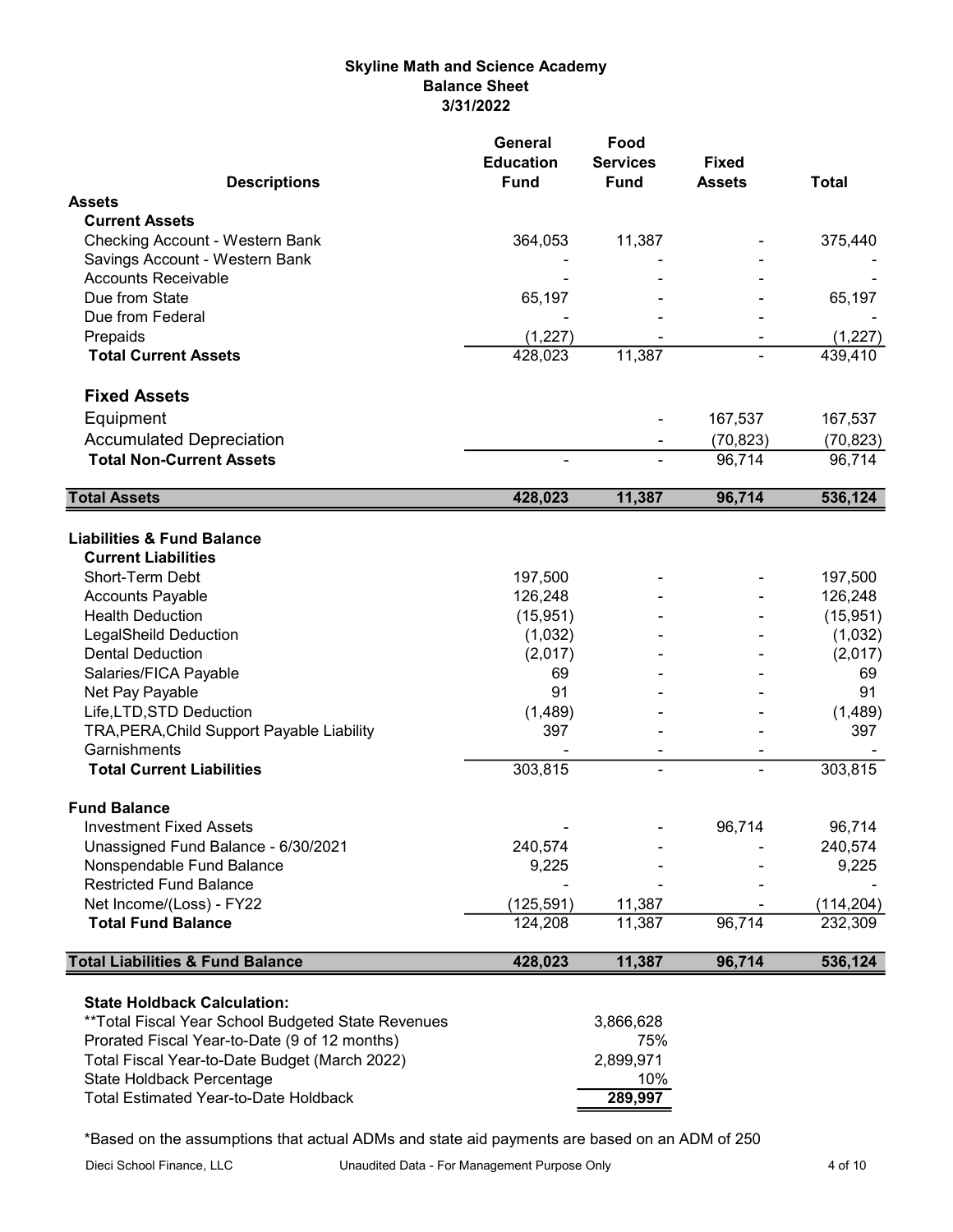### Skyline Math and Science Academy Summary Income Statement For Period Ending March 31, 2022

|                                         | Month<br><b>Activity</b> | Year-To-Date<br><b>Activity</b> | <b>FY22 Original</b><br><b>Budget</b> | % of<br><b>Budget</b> |
|-----------------------------------------|--------------------------|---------------------------------|---------------------------------------|-----------------------|
|                                         |                          | <b>ADM</b>                      | 250.00                                |                       |
|                                         |                          | <b>PPU</b>                      | 250.00                                |                       |
| <b>GENERAL FUND 01</b>                  |                          |                                 |                                       |                       |
| <b>REVENUES</b>                         |                          |                                 |                                       |                       |
| <b>State Revenue</b>                    |                          |                                 |                                       |                       |
| <b>Endowment Fund Apportionment</b>     |                          | 5,014                           | 8,085                                 | 62%                   |
| <b>General Education Aid</b>            | 148,360                  | 2,310,874                       | 2,717,400                             | 85%                   |
| Literacy Incentive Aid                  |                          | 72                              | -                                     | N/A                   |
| Other Revenue from MDE                  |                          | 43,338                          |                                       | N/A                   |
| Long-Term Facilities Maintenac          |                          | $\overline{\phantom{a}}$        | 33,000                                | 0%                    |
| <b>General Education Aid</b>            | 3,852                    | 5,779                           |                                       | N/A                   |
| Lease Aid                               |                          | 125,776                         | 328,500                               | 38%                   |
| <b>State Special Education</b>          | 156,884                  | 368,671                         | 779,643                               | 47%                   |
| <b>Total State Revennue</b>             | 309,097                  | 2,859,524                       | 3,866,628                             | 74%                   |
|                                         |                          |                                 |                                       |                       |
| <b>Federal Revenue</b>                  |                          |                                 |                                       |                       |
| <b>Summer Enrichment Grant</b>          | 17,168                   | 17,168                          |                                       | N/A                   |
| ESSER II 90%                            |                          | 257,753                         |                                       | N/A                   |
| ESSER III 90%                           | 100,000                  | 300,000                         |                                       | N/A                   |
| ESSER III 90% Learning Loss             | 50,000                   | 50,000                          |                                       | N/A                   |
| <b>Expanded Learning Tutoring Grant</b> | 36,281                   | 36,281                          | $\blacksquare$                        | N/A                   |
| COVID-19 Testing Grant                  | 15,000                   | 15,000                          |                                       | N/A                   |
| Title I                                 |                          | 58,785                          | 99,116                                | 59%                   |
| Title II                                |                          | 15,535                          | 13,165                                | 118%                  |
| <b>Federal Special Education</b>        |                          | 25,772<br>10,714                | 33,199                                | 78%<br>66%            |
| Title III<br>Title IV                   |                          | 10,000                          | 16,144<br>10,000                      | 100%                  |
| <b>Total Federal Revenue</b>            | 218,449                  | 797,007                         | 171,623                               | 464%                  |
|                                         |                          |                                 |                                       |                       |
| <b>Other Revenue</b>                    |                          |                                 |                                       |                       |
| Miscellaneous Revenue                   |                          | 4,912                           |                                       | N/A                   |
| <b>Total Other Revenue</b>              |                          | 4,912                           |                                       | N/A                   |
|                                         |                          |                                 |                                       |                       |
| <b>TOTAL REVENUES</b>                   | 527,546                  | 3,661,443                       | 4,038,251                             | 91%                   |
| <b>EXPENDITURES</b>                     |                          |                                 |                                       |                       |
|                                         |                          |                                 |                                       |                       |
| <b>Administration</b>                   |                          |                                 |                                       |                       |
| Salaries/Wages                          | 29,448                   | 242,461                         | 344,202                               | 70%                   |
| <b>Benefits</b>                         | 7,702                    | 63,902                          | 90,785                                | 70%                   |
| <b>Purchased Services</b>               | 12,892                   | 170,764                         | 172,000                               | 99%                   |
| Supplies/Materials                      | 2,057                    | 68,001                          | 34,000                                | 200%                  |
| Dues/Memberships                        | 552                      | 25,108                          | 62,700                                | 40%                   |
| <b>Total Administration</b>             | 52,651                   | 570,236                         | 703,686                               | 81%                   |
| <b>General Education</b>                |                          |                                 |                                       |                       |
|                                         | 93,527                   | 676,694                         |                                       | 79%                   |
| Salaries/Wages<br><b>Benefits</b>       | 20,242                   | 143,788                         | 861,916<br>268,787                    | 53%                   |
| <b>Purchased Services</b>               | 5,268                    | 58,644                          | 40,000                                | 147%                  |
| Supplies/Materials                      | 4,614                    | 274,379                         | 113,260                               | 242%                  |
| <b>Total General Education</b>          | 123,650                  | 1,153,504                       | 1,283,964                             | 90%                   |

 $\mathcal{L}^{\text{max}}_{\text{max}}$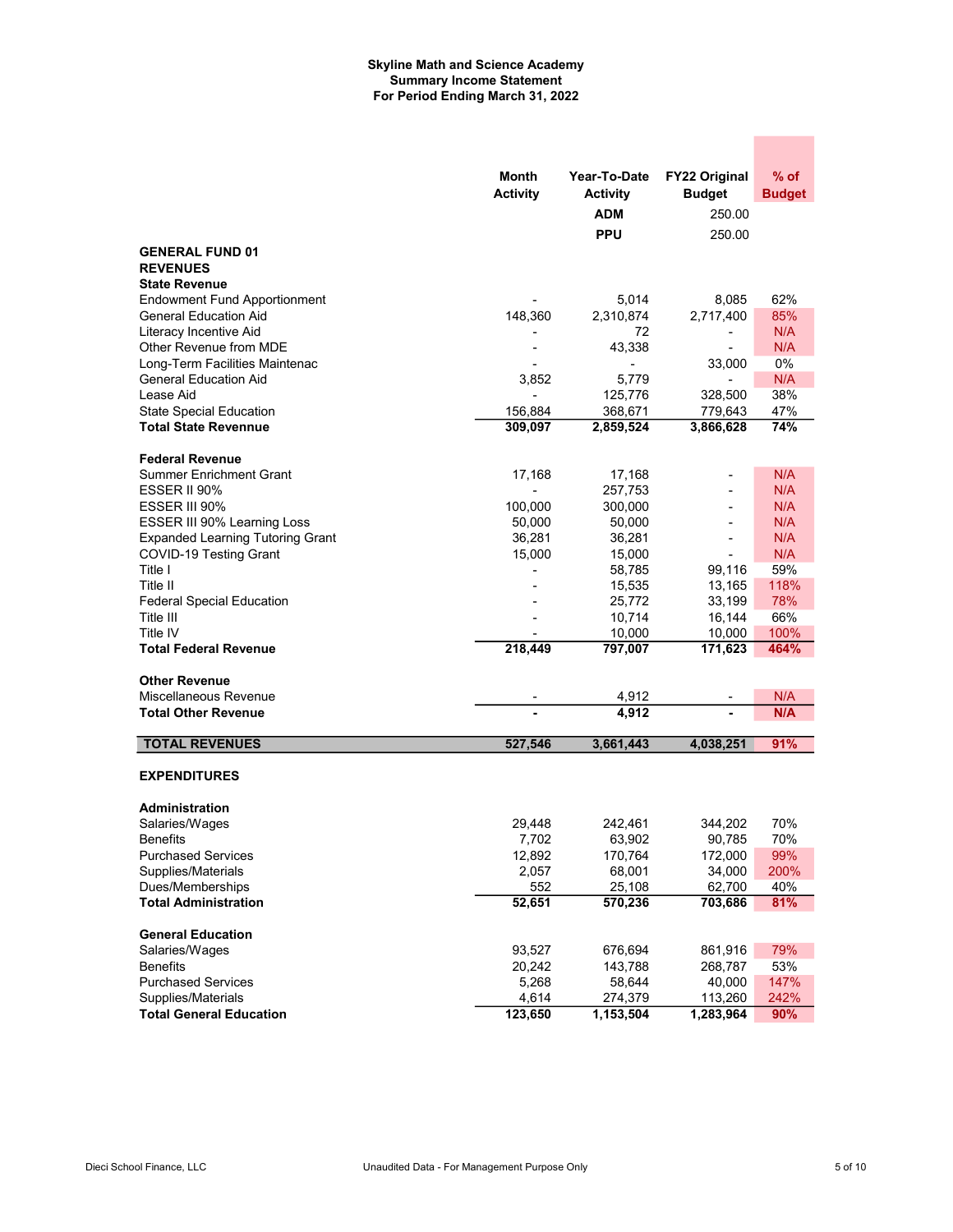### Skyline Math and Science Academy Summary Income Statement For Period Ending March 31, 2022

|                                                  | Month           | Year-To-Date     | <b>FY22 Original</b> | % of          |
|--------------------------------------------------|-----------------|------------------|----------------------|---------------|
|                                                  | <b>Activity</b> | <b>Activity</b>  | <b>Budget</b>        | <b>Budget</b> |
|                                                  |                 | <b>ADM</b>       | 250.00               |               |
| <b>State Special Education</b><br>Salaries/Wages | 52,092          | 490,919          |                      | 90%           |
| <b>Benefits</b>                                  | 9,968           |                  | 546,793              | 81%           |
| <b>Purchased Services</b>                        | 9,940           | 94,804<br>53,112 | 117,615<br>35,250    | 151%          |
| Supplies/Materials                               |                 | 70,181           | 7,500                | 936%          |
| <b>Total State Special Education</b>             | 71,999          | 709,016          | 707,159              | 100%          |
|                                                  |                 |                  |                      |               |
| <b>Federal Funds</b>                             |                 |                  |                      |               |
| Title I                                          |                 |                  | 99,116               | 0%            |
| Title II                                         |                 | 5,980            | 13,165               | 45%           |
| Title III                                        |                 |                  | 16,144               | 0%            |
| Title IV                                         |                 |                  | 10,000               | 0%            |
| <b>Federal Special Education</b>                 |                 | 2,454            | 33,199               | 7%            |
| <b>CARES Money</b>                               | 6,057           | 101,374          | ٠                    | N/A           |
| COVID-19 Testing                                 |                 | 8,490            |                      | N/A           |
| <b>Total Federal Funds</b>                       | 6,057           | 118,298          | 171,623              | 69%           |
| <b>Instructional Support</b>                     |                 |                  |                      |               |
| Salaries/Wages                                   | 5.015           | 64,353           | 30,000               | 215%          |
| <b>Benefits</b>                                  | 802             | 11,671           | 4,759                | 245%          |
| <b>Purchased Services</b>                        | 6,275           | 27,855           | $\blacksquare$       | N/A           |
| <b>Total Instructional Support</b>               | 12,092          | 103,879          | 34,759               | 299%          |
| <b>Student Support Services</b>                  |                 |                  |                      |               |
| Transportation                                   | 60,100          | 497,784          | 487,375              | 102%          |
| Supplies & Materials                             |                 | 3,885            | 1,000                | 389%          |
| Capital                                          |                 | 91,198           |                      | N/A           |
| <b>Total Student Support Services</b>            | 60,100          | 592,867          | 488,375              | 121%          |
| <b>Operations and Maintenance</b>                |                 |                  |                      |               |
| <b>Purchased Services</b>                        | 16,193          | 87,438           | 101,500              | 86%           |
| <b>Building Lease</b>                            | 37,348          | 410,824          | 496,172              | 83%           |
| Supplies/Materials                               | 381             | 17,991           | 9,900                | 182%          |
| <b>Total Operations and Maintenance</b>          | 53,921          | 516,254          | 607,572              | 85%           |
| <b>Other Finance Uses</b>                        |                 |                  |                      |               |
| Insurance                                        | 2,553           | 22,980           | 35,000               | 66%           |
| <b>Total Finance Uses</b>                        | 2,553           | 22,980           | 35,000               | 66%           |
| <b>TOTAL EXPENDITURES</b>                        | 383,025         |                  |                      | 94%           |
|                                                  |                 | 3,787,034        | 4,032,138            |               |
| <b>GENERAL FUND 01 - NET INCOME(LOSS)</b>        | 144.521         | (125, 591)       | 6.113                |               |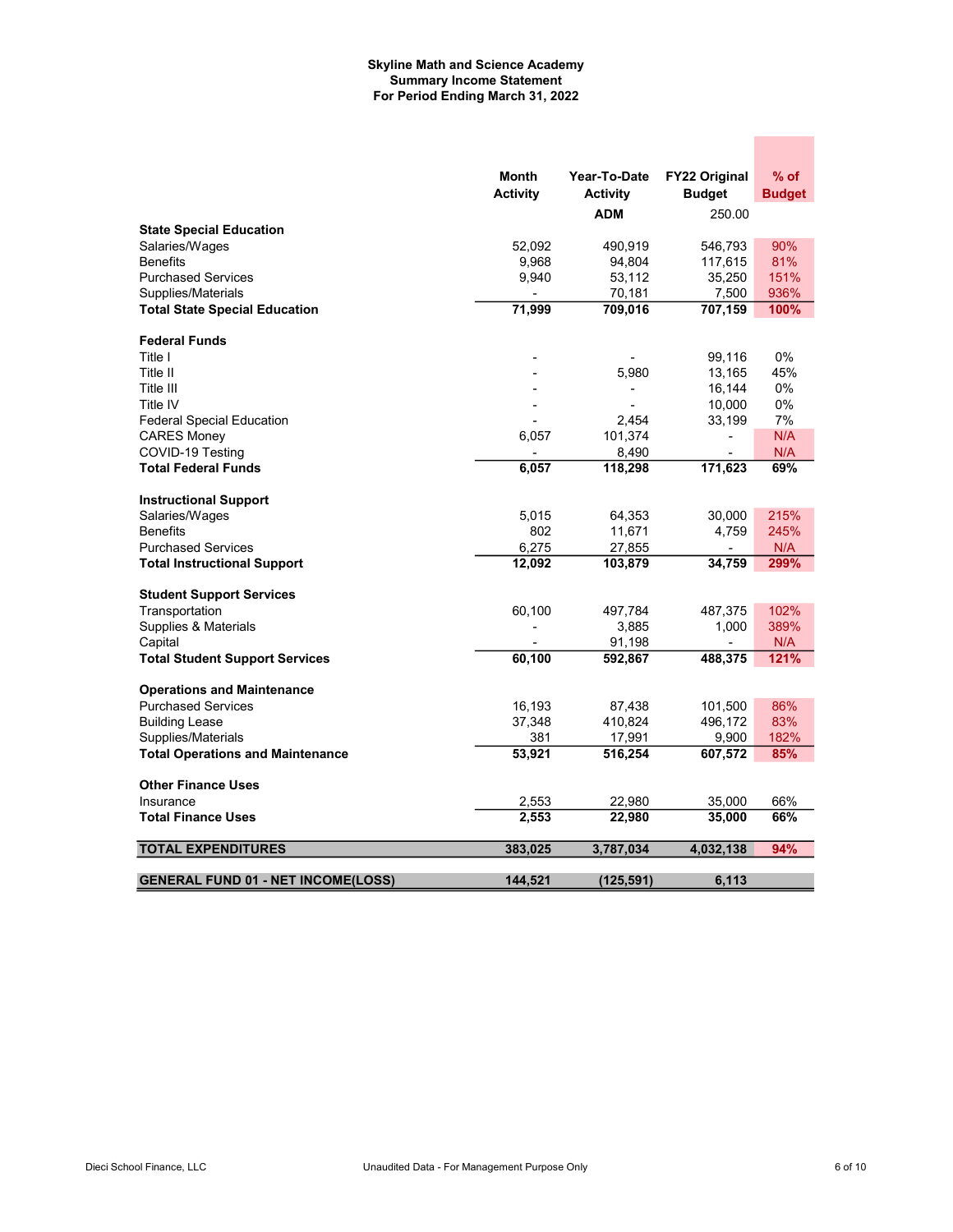### Skyline Math and Science Academy Summary Income Statement For Period Ending March 31, 2022

|                                                 | Month<br><b>Activity</b> | Year-To-Date<br><b>Activity</b> | <b>FY22 Original</b><br><b>Budget</b> | $%$ of<br><b>Budget</b> |
|-------------------------------------------------|--------------------------|---------------------------------|---------------------------------------|-------------------------|
| <b>FOOD SERVICES FUND 02</b><br><b>REVENUES</b> |                          | <b>ADM</b>                      | 250.00                                |                         |
| State Revenue                                   | 799                      | 2,880                           |                                       | N/A                     |
| <b>Federal Revenue</b>                          | 45,913                   | 169,779                         | 330,000                               | 51%                     |
| Interfund Transfer                              |                          |                                 | 25,200                                | $0\%$                   |
| <b>TOTAL REVENUES</b>                           | 46,713                   | 172,659                         | 355,200                               | 49%                     |
| <b>EXPENDITURES</b>                             |                          |                                 |                                       |                         |
| Salaries/Wages                                  | 2,229                    | 18,948                          | 49,063                                | 39%                     |
| <b>Benefits</b>                                 | 338                      | 2,870                           | 8,638                                 | 33%                     |
| <b>Purchased Services</b>                       | 2,711                    | 7,545                           | 13,500                                | 56%                     |
| Supplies/Materials                              | 19,421                   | 131,909                         | 284.000                               | 46%                     |
| <b>TOTAL EXPENDITURES</b>                       | 24,699                   | 161,272                         | 355,200                               | 45%                     |
|                                                 |                          |                                 |                                       |                         |
| FOOD SERVICE FUND 02 - NET INCOME(LOSS)         | 22,014                   | 11,387                          |                                       |                         |
|                                                 |                          |                                 |                                       |                         |
| <b>ALL FUNDS - NET INCOME(LOSS)</b>             | 166,535                  | (114, 204)                      | 6,113                                 |                         |

**Contract Contract**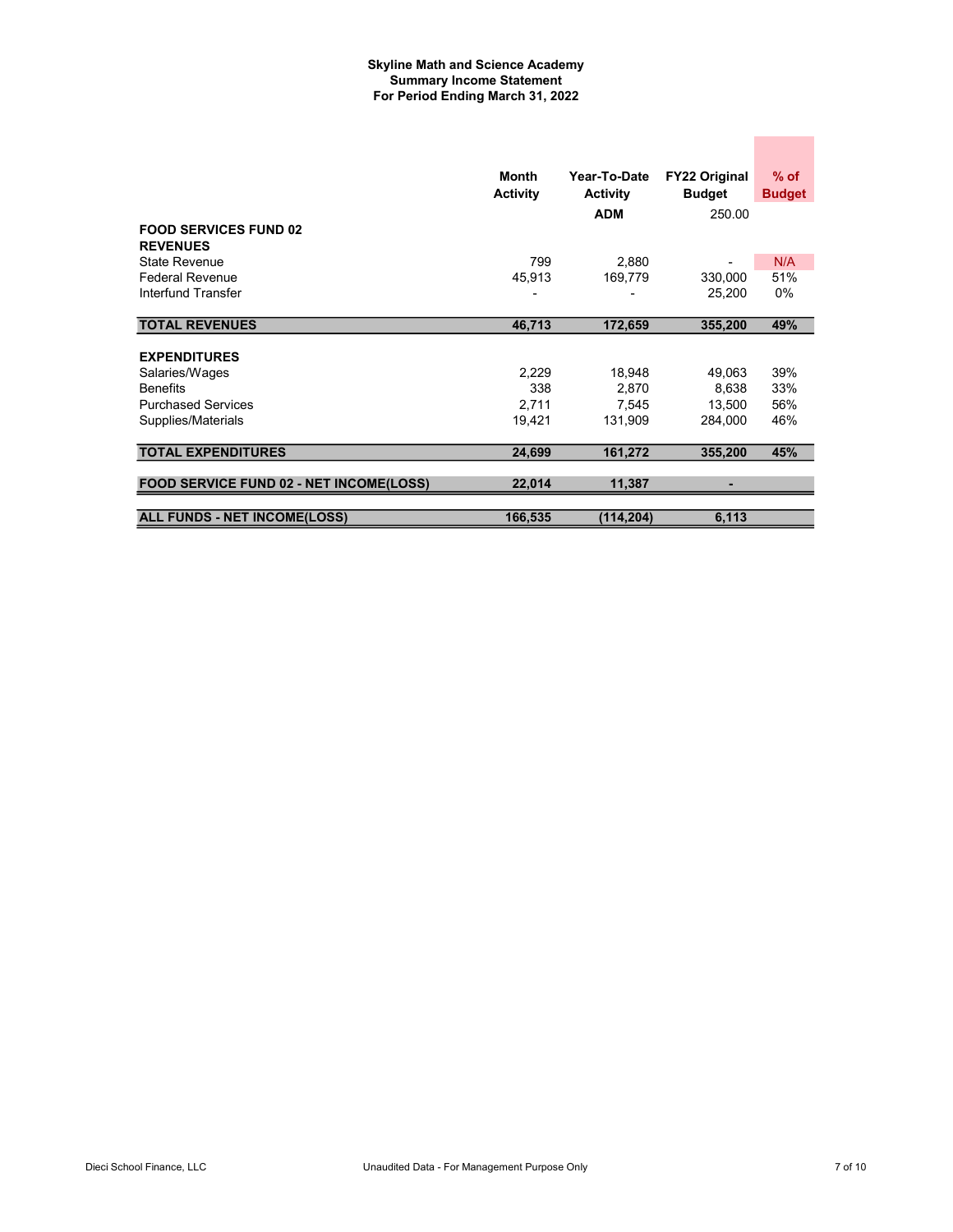#### Skyline Math and Science Academy Payment Register - March 2022 Fiscal Year 2021 - 2022

| <b>CHECK</b>          |                                                                     |                                                                                             | <b>CHECK</b>  |                 |
|-----------------------|---------------------------------------------------------------------|---------------------------------------------------------------------------------------------|---------------|-----------------|
| <b>DATE</b>           | <b>VENDOR</b>                                                       | <b>INVOICE DESCRIPTION</b>                                                                  | <b>NUMBER</b> | <b>AMOUNT</b>   |
|                       |                                                                     |                                                                                             |               |                 |
| Payroll               | 3/4/2022 Payroll                                                    | Payroll Net Pay 3/4/2022                                                                    | WX.           | 70,705.15       |
|                       | 3/5/2022 Payroll                                                    | Payroll Net Pay 3/5/2022                                                                    | <b>WX</b>     | 600.90          |
| 3/18/2022 Payroll     |                                                                     | Payroll Net Pay 3/18/2022                                                                   | <b>WX</b>     | 68,228.22       |
|                       |                                                                     |                                                                                             |               |                 |
| <b>Manual Checks</b>  |                                                                     |                                                                                             |               |                 |
| 03/01/22              | Lana Johnson                                                        | <b>Obstacle Course Rental</b>                                                               | 152           | 300.00          |
| 03/10/22              | Somali TV of Minnesota                                              | Video Marketing, Advertising                                                                | 153           | 3.000.00        |
| <b>Regular Checks</b> |                                                                     |                                                                                             |               |                 |
|                       | 3/1/2022 Abdirisag Abdi                                             | Admin Food, Supplies & Coffee                                                               | 8559          | 387.34          |
|                       | 3/1/2022 Barbara Hanlon                                             | Mints for Testing                                                                           | 8560          | 15.63           |
|                       | 3/1/2022 Business Essentials                                        | Supplies                                                                                    | 8561          | 3,527.71        |
|                       | 3/1/2022 Cody Steuck                                                | <b>Engineering Curriculum</b>                                                               | 8562          | 5,000.00        |
|                       | 3/1/2022 Colonial Life                                              | January Insurance & February Insurance                                                      | 8563          | 1,266.20        |
|                       | 3/1/2022 Dieci School Finance, LLC                                  | Monitoring & Contracted Services                                                            | 8564          | 8,526.00        |
|                       | 3/1/2022 Isabella McCarron                                          | Tutoring Services January & Consulting Services December                                    | 8565          | 181.25          |
|                       | 3/1/2022 LOFFLER COMPANIES                                          | Copier Lease & Finance Charge                                                               | 8566          | 152.42          |
|                       | 3/1/2022 Mohamed Sheikh                                             | Afterschool Tutoring January                                                                | 8567          | 210.00          |
|                       | 3/1/2022 Navigate Care Consulting                                   | Gen Ed Onsite Services 1/3/22 - 1/16/22                                                     | 8568          | 270.00          |
|                       | 3/1/2022 Region V Computer Services                                 | <b>Quarterly Membership Fees</b>                                                            | 8569          | 5,383.50        |
|                       | 3/1/2022 RM Consulting                                              | <b>January Consulting</b>                                                                   | 8570          | 1,650.00        |
|                       | 3/1/2022 Success Leadership Center                                  | Parent Training - November                                                                  | 8571          | 2,500.00        |
|                       | 3/1/2022 WDTechOnline, LLC                                          | <b>Tech Supplies</b>                                                                        | 8572          | 35,027.06       |
|                       | 3/1/2022 William Hamann                                             | Keys & Battery                                                                              | 8573          | 63.45           |
|                       | 3/8/2022 Manuel Ortega Cleaning                                     | <b>February Cleaning Services</b>                                                           | 8574          | 6.000.00        |
|                       | 3/18/2022 Baley Transportation                                      | February Regular Transportation & February SpEd Transportation                              | 8575          | 21,000.00       |
|                       | 3/18/2022 Midwest Security Agency LLC                               | <b>Security Guard Services</b>                                                              | 8576          | 9,560.64        |
|                       | 3/18/2022 MINNEHAHA TRANSPORTATION                                  | <b>Transportation Services</b>                                                              | 8577          | 32,375.00       |
|                       | 3/18/2022 SOS Transportation LLC                                    | February SpEd Transportation                                                                | 8578          | 5,600.00        |
|                       |                                                                     |                                                                                             | 8579          |                 |
|                       | 3/23/2022 Leading Educational Services, LLC                         | January Services & February Services                                                        | 8580          | 5,120.00        |
|                       | 3/23/2022 Minnesota Dept of Health<br>3/29/2022 Business Essentials | Food Service License Renewal<br>Paper Towels, Janitorial Supplies & Office Supplies - Paper |               | 35.00<br>758.60 |
|                       |                                                                     |                                                                                             | 8581<br>8582  |                 |
|                       | 3/29/2022 Canon Financial Services, Inc.                            | Copier Lease                                                                                |               | 2,236.58        |
|                       | 3/29/2022 Designs for Learning                                      | <b>SpEd Services</b>                                                                        | 8583          | 10,240.07       |
|                       | 3/29/2022 Didax Incorporated                                        | Classroom Supplies & Eureka Math Curriculum                                                 | 8584          | 39.44           |
|                       | 3/29/2022 Dieci School Finance, LLC                                 | <b>March Contracted Services</b>                                                            | 8585          | 3,951.75        |
|                       | 3/29/2022 Done Right Food Services, Inc.                            | <b>Food Services</b>                                                                        | 8586          | 41,012.70       |
|                       | 3/29/2022 LegalShield                                               | <b>February Premiums</b>                                                                    | 8587          | 126.60          |
|                       | 3/29/2022 LOFFLER COMPANIES                                         | Copier Lease & Finance Charge                                                               | 8588          | 120.57          |
|                       | 3/29/2022 McGraw-Hill LLC                                           | Social Studies Curriculum                                                                   | 8589          | 331.04          |
|                       | 3/29/2022 MNFCo.                                                    | Adult Microfleece                                                                           | 8590          | 175.00          |
|                       | 3/29/2022 Navigate Care Consulting                                  | GenEd Onsite Services 2/10/22 & GenEd Consult 1/18/22, 1/27/22                              | 8591          | 800.00          |
|                       | 3/29/2022 Nice Guys Corporation                                     | Website Maintenance & Security February 2022                                                | 8592          | 200.00          |
|                       | 3/29/2022 RM Consulting                                             | <b>February Consulting</b>                                                                  | 8593          | 937.50          |
|                       | 3/29/2022 Surplus Services                                          | <b>Classroom Furniture</b>                                                                  | 8594          | 108.00          |
|                       | 3/29/2022 THE MCDOWELL AGENCY, INC.                                 | <b>Background Checks</b>                                                                    | 8595          | 209.00          |
|                       | 3/29/2022 Waste Management Corp Services                            | <b>Trash Services March</b>                                                                 | 8596          | 461.04          |
|                       | 3/29/2022 WDTechOnline, LLC                                         | Chromebooks, Tech Support, Web Filtering                                                    | 8597          | 23,670.94       |
|                       | 3/29/2022 Serendipity Investment Group, LLC                         | <b>April Rent</b>                                                                           | 8598          | 37,347.68       |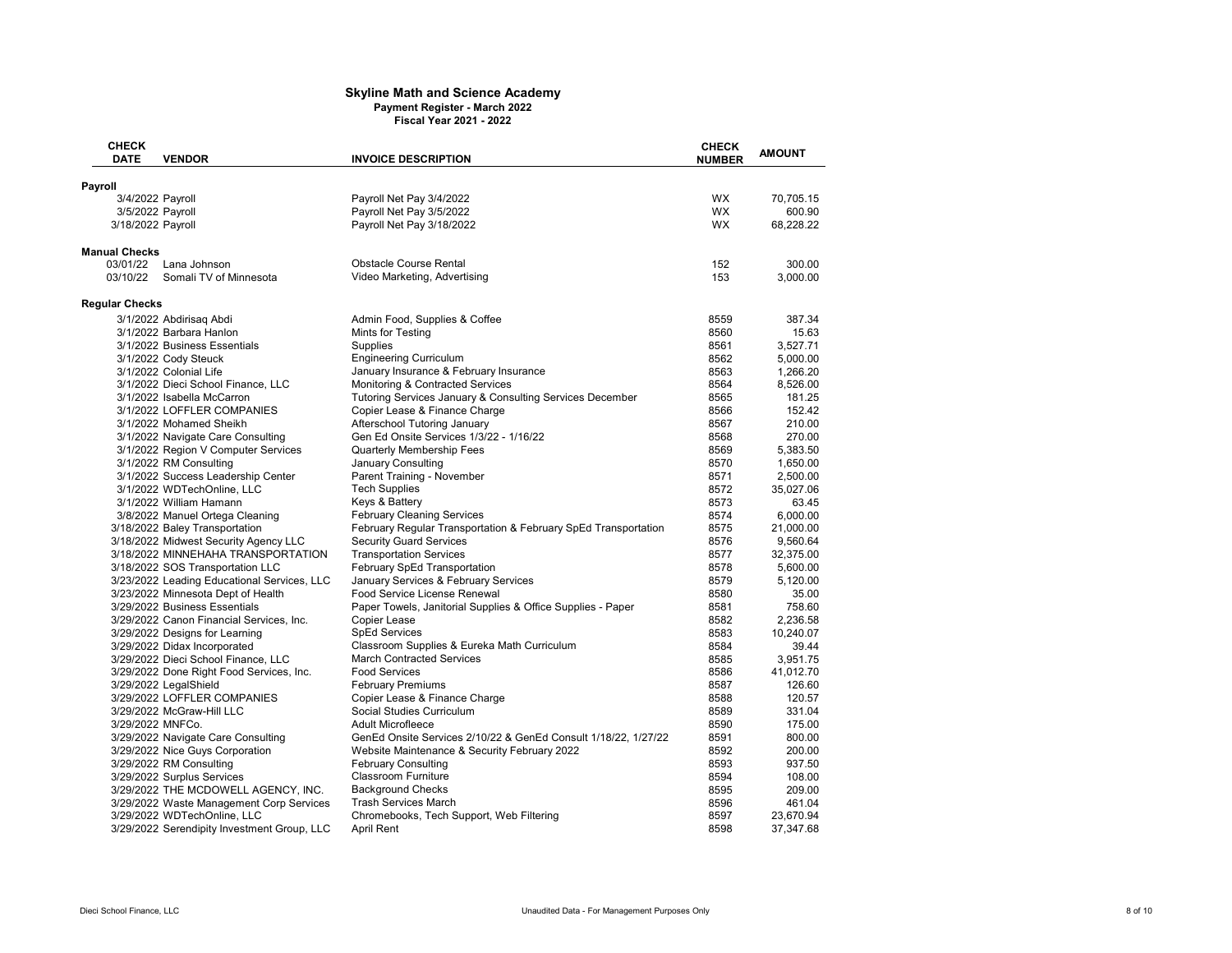|              | <b>CHECK</b><br><b>DATE</b> | <b>VENDOR</b>                                                   | <b>INVOICE DESCRIPTION</b>            | <b>CHECK</b><br><b>NUMBER</b> | <b>AMOUNT</b>         |
|--------------|-----------------------------|-----------------------------------------------------------------|---------------------------------------|-------------------------------|-----------------------|
|              |                             |                                                                 |                                       |                               |                       |
| <b>Wires</b> |                             | 3/1/2022 Metropolitan Life Insurance Company                    | Dental, LTD, AD&D & Life Insurance    | <b>WX</b>                     | 554.69                |
|              |                             | 3/1/2022 PreferredOne Insurance Company                         | March Health Insurance                | <b>WX</b>                     | 9,833.14              |
|              |                             | 3/4/2022 Dept. of the Treasury                                  | <b>Federal Taxes &amp; FICA</b>       | <b>WX</b>                     | 18,852.37             |
|              |                             | 3/4/2022 Grand Slam                                             | <b>Field Trip</b>                     | <b>WX</b>                     | 277.50                |
|              |                             | 3/4/2022 MN DEPT OF REVENUE                                     | <b>MN Taxes</b>                       | <b>WX</b>                     | 3.066.90              |
|              | 3/4/2022 PERA               |                                                                 | PERA                                  | <b>WX</b>                     | 4,923.36              |
|              |                             | 3/4/2022 Sams Club                                              | Ice                                   | <b>WX</b>                     | 137.60                |
|              | 3/4/2022 TRA                |                                                                 | <b>TRA</b>                            | <b>WX</b>                     | 9,252.69              |
|              |                             | 3/5/2022 Dept. of the Treasury                                  | Federal Taxes & FICA                  | <b>WX</b>                     | 131.52                |
|              |                             | 3/5/2022 MN DEPT OF REVENUE                                     | <b>MN Taxes</b>                       | <b>WX</b>                     | 28.73                 |
|              | 3/5/2022 PERA               |                                                                 | <b>PERA</b>                           | <b>WX</b>                     | 105.35                |
|              |                             | 3/7/2022 Sams Club                                              | Water & Snacks                        | <b>WX</b>                     | 337.20                |
|              |                             | 3/7/2022 STATE OF MN                                            | <b>Child Support</b>                  | <b>WX</b>                     | 255.00                |
|              |                             | 3/8/2022 American National Bank                                 | Account Analysis Charge               | <b>WX</b>                     | 94.47                 |
|              |                             | 3/9/2022 Amazon.Com                                             | <b>Classroom Supplies</b>             | <b>WX</b>                     | 247.94                |
|              |                             | 3/9/2022 Amazon.Com                                             | <b>Classroom Supplies</b>             | <b>WX</b>                     | 10.79                 |
|              |                             | 3/9/2022 Amazon.Com                                             | <b>Classroom Supplies</b>             | <b>WX</b>                     | 16.19                 |
|              |                             | 3/9/2022 Tayo Grill                                             | Food                                  | <b>WX</b>                     | 550.55                |
|              |                             | 3/9/2022 Wal Mart                                               | Loveseat                              | <b>WX</b>                     | 269.55                |
|              |                             | 3/10/2022 Amazon.Com                                            | <b>Classroom Supplies</b>             | <b>WX</b>                     | 45.36                 |
|              |                             | 3/10/2022 Cub Foods                                             | Kitchen Supplies                      | <b>WX</b>                     | 50.77                 |
|              |                             | 3/10/2022 Culligan Bottled Water                                | Water                                 | <b>WX</b>                     | 331.17                |
|              | 3/11/2022 Best Buy          |                                                                 | <b>Computers Laptop</b>               | <b>WX</b>                     | 1.739.46              |
|              |                             | 3/11/2022 Houston Mathwig                                       | Tutoring - January                    | <b>WX</b>                     | 384.25                |
|              |                             | 3/11/2022 The Fun Lab                                           | <b>Nutty Professor Event</b>          | <b>WX</b>                     | 399.75                |
|              |                             | 3/16/2022 Accent Communications                                 | <b>Phone Services</b>                 | <b>WX</b>                     | 259.00                |
|              |                             |                                                                 | Insurance                             | <b>WX</b>                     | 2,553.35              |
|              | 3/17/2022 Comcast           | 3/16/2022 The Hanover Insurance Group                           | <b>Internet Services</b>              | <b>WX</b>                     | 455.61                |
|              |                             | 3/17/2022 The Fun Lab                                           | <b>Field Trip</b>                     | <b>WX</b>                     | 24.00                 |
|              |                             | 3/17/2022 The Fun Lab                                           | <b>Field Trip</b>                     | <b>WX</b>                     | 80.24                 |
|              | 3/17/2022 T-Mobile          |                                                                 | <b>Phone Services</b>                 | <b>WX</b>                     | 212.66                |
|              |                             |                                                                 | <b>Federal Taxes &amp; FICA</b>       | <b>WX</b>                     |                       |
|              |                             | 3/18/2022 Dept. of the Treasury<br>3/18/2022 MN DEPT OF REVENUE | <b>MN Taxes</b>                       | <b>WX</b>                     | 18,161.51<br>2,917.54 |
|              |                             |                                                                 | <b>PERA</b>                           | <b>WX</b>                     |                       |
|              | 3/18/2022 PERA              |                                                                 |                                       | <b>WX</b>                     | 4,464.23              |
|              | 3/18/2022 TRA               | 3/21/2022 STATE OF MN                                           | <b>TRA</b><br><b>Child Support</b>    | <b>WX</b>                     | 9,252.69<br>255.00    |
|              |                             |                                                                 | Water                                 |                               |                       |
|              |                             | 3/23/2022 Sams Club                                             |                                       | <b>WX</b><br><b>WX</b>        | 215.36                |
|              |                             | 3/30/2022 New Brighton Ford                                     | Maintenance                           |                               | 121.23                |
|              |                             | 3/31/2022 Propel Nonprofit Cash                                 | Loan Interest Payment                 | WX                            | 552.05                |
|              |                             |                                                                 | <b>Total March 2022 Disbursements</b> |                               | 500.832.75            |

#### V = Void Check \*= Break in sequence